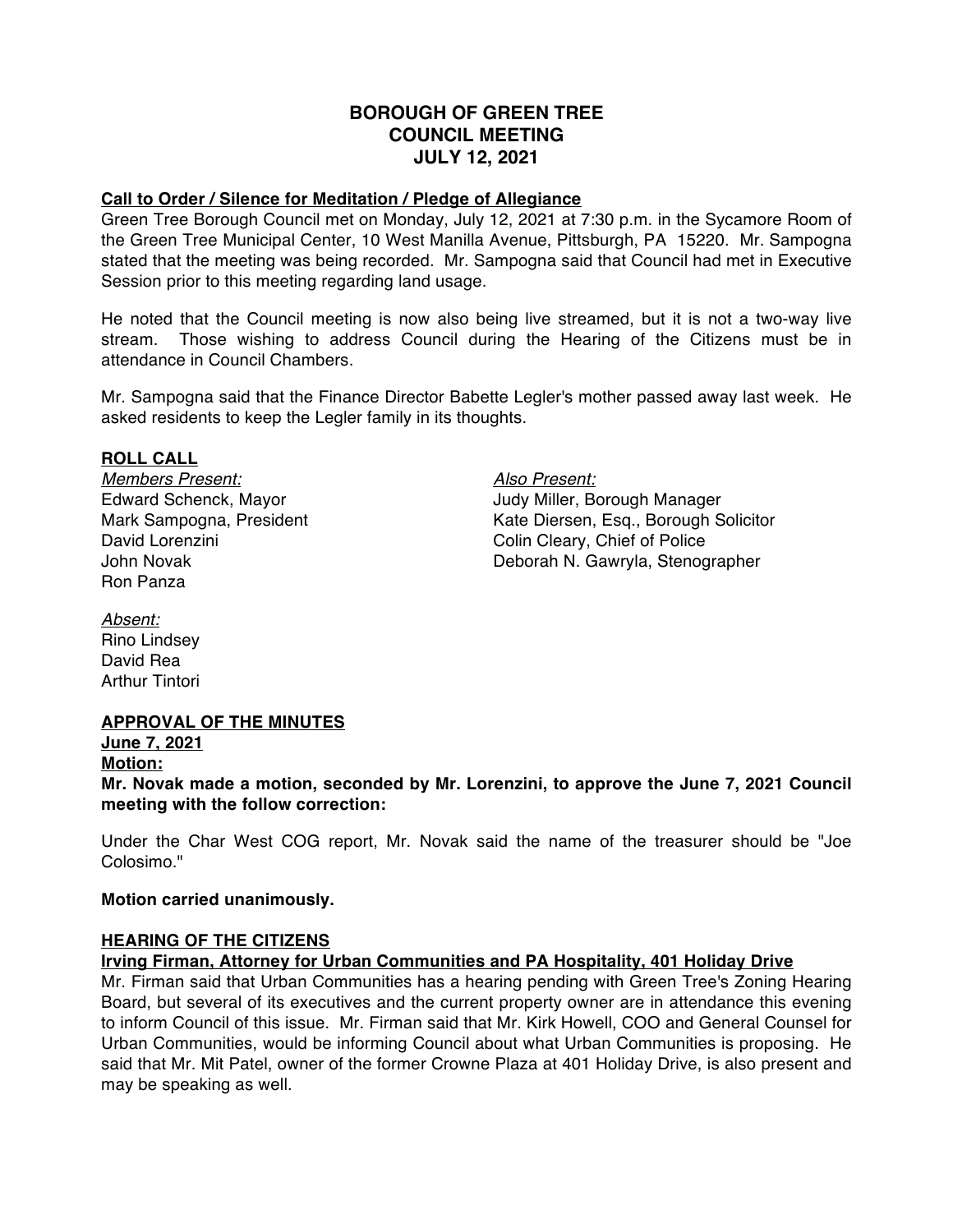Mr. Howell stated that Urban Communities is a market-rate, work force housing development. Urban Communities develops apartment communities for working, "gray-collar" workers. Mr. Howell defined "gray-collar" as a left-behind group of workers in the U.S. in terms of current housing. It is a step between white-collar and blue-collar, with some entry-level white-collar workers, first responders, teachers, nurses, etc., who have high standards, but are often either rent-poor by paying a higher rent than they can afford, being forced to live with roommates in housing situations to share costs, or living in substandard housing. Urban Communities offers individual unit housing with amenities in order to build a sense of community. Most of these communities host approximately 15 events per month, such as a Thanksgiving party, yoga, etc.

Mr. Howell said that Urban Communities does not accept Section 8 housing and it is all market-rate housing. The resident must qualify for a unit based upon his or her income, the ability to afford the rent, and a credit check. Urban Communities is a long-term holder and has been working toward putting their communities into a long-term investment trust.

Mr. Howell said that Urban Communities housing is self-managed with manager training that teaches them how to work with residents and learn how to treat residents. There are currently a number of Urban Communities properties in the area. The income range of residents is typically targeted to be between 80% to 120% of the median income in the area. Rent is determined based upon what can be afforded in the area and what amenities Urban Communities can provide.

Mr. David Sahel from Urban Communities said he currently manages approximately 150 units in the Pittsburgh region. There are currently 100 units in the Beechview area of Pittsburgh that are all studios and one-bedroom units. There is a market for what Urban Communities is trying to do.

Mr. Mit Patel, current owner of the former Crowne Plaza Hotel, said he and his family purchased the hotel in 2009 when it was in foreclosure. He has invested a substantial amount of money into the hotel since then. Over the years since the purchase there have been a tremendous number of new hotels that have moved into the Pittsburgh region, which has had a negative impact on the occupancy levels for his property. He has looked at a number of different uses for the hotel that could be a good use for the overall community. Mr. Patel said he is a resident of Green Tree and the original reason for acquiring the property was because he lived in the borough. He thought it would be a great opportunity for him, but it has not panned out. He said he would like to see the property succeed in the community. Currently a group has been leasing rooms at the hotel, but it has not been an ideal situation. However, the group currently leasing rooms has expressed interest in purchasing the property, but Mr. Patel does not believe that is the best use. Mr. Patel said he has visited Urban Communities' Phoenix headquarters and has gotten to know the executives who run the business. He has seen some of the other Urban Communities properties and feels that they are doing a good job and would be the best use for the property in Green Tree.

Ms. Diersen said that Urban Communities would be bringing their requests before the Zoning Hearing Board next month. Zoning Hearing Board is an independent group from Council and the board will make a decision at that time, based upon evidence and testimony that is presented at that meeting. The information presented this evening would not be part of that decision.

#### **Aldo R. Colautti, 143 Sheldon Avenue**

Mr. Colautti thanked Council for resuming in-person meetings. Mr. Colautti said he wished to commend the Green Tree Police Department for their quick response to an emergency at his home in April 2020 at the beginning of the pandemic. At that time, a 65-foot tall tree fell on the roof of Mr. Colautti's home during a severe thunderstorm at 2:00 a.m. and completely blocked the front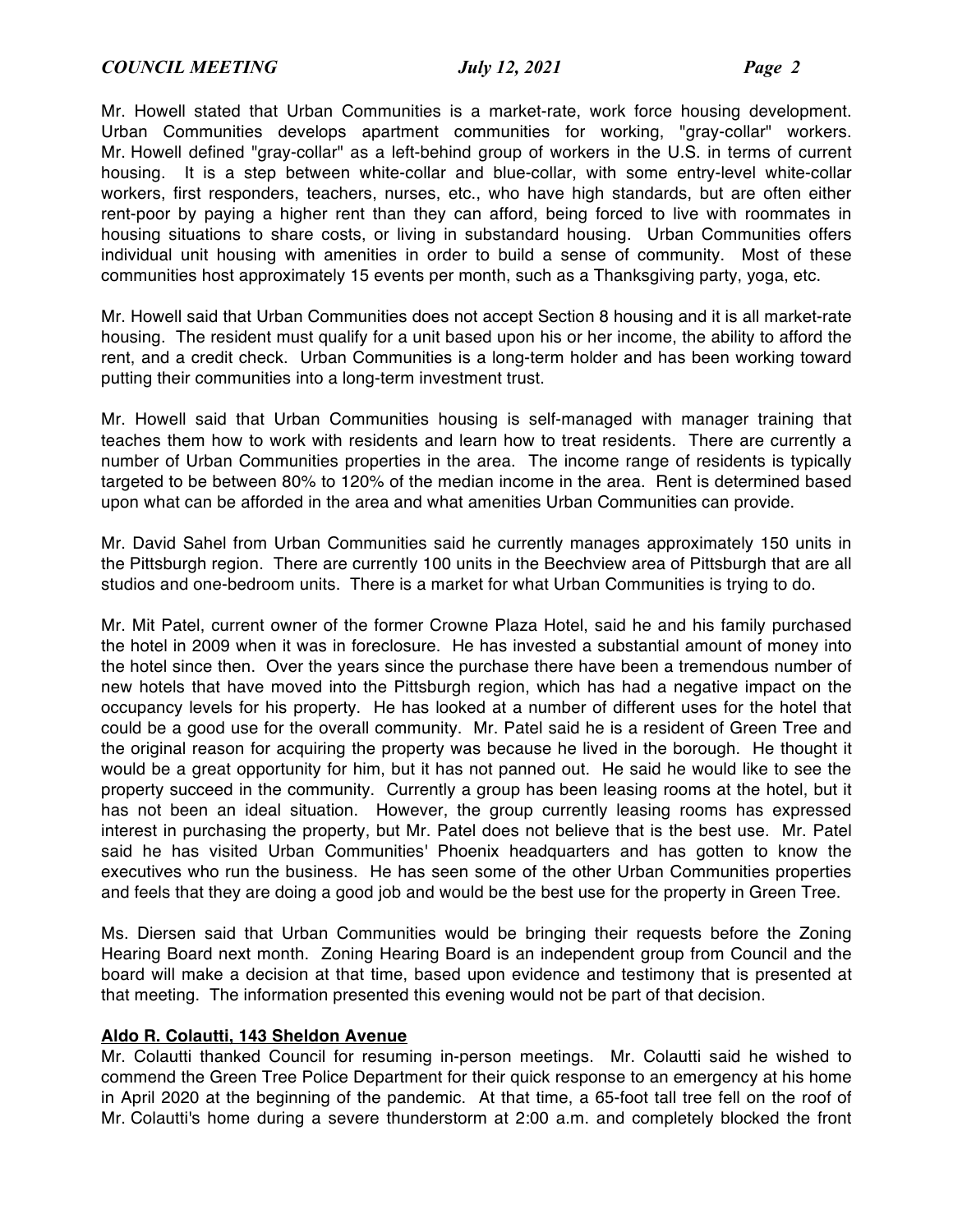door. A neighbor called the police and Officer Diamond responded. Officer Diamond showed quick thinking to telephone Mr. Colautti first before making his way to the back door in the storm. Officer Diamond pounded on the door and notified Mr. Colautti of the emergency and made sure that he was unhurt.

Mr. Colautti said he had attended Chief Cleary's recent Coffee With A Cop on June 5th, where he was able to personally thank Chief Cleary and Officer Diamond for the excellent police response. Mr. Colautti said he was speaking this evening in order to make the Mayor and Council aware of his positive police experience, especially in light of discussions concerning a possible police department merger or consolidation.

## **Katrina Harmel, 1390 Glencoe Avenue**

Ms. Harmel said that she often helps hold fundraising events for the KO Lady Eagles Softball, sometimes at the various Green Tree fields and sometimes at the high school or other fields. A portion of the money from these fundraisers goes towards a scholarship for a KO student. Ms. Harmel wanted to know who to contact to schedule field time in Green Tree. Ms. Miller said that Hemlock II ball field would be under construction starting at the end of the month and be out of use for approximately one year. She said to send an email request for specific fields, dates and times for field usage to fields@greentreeboro.com.

#### **MAYOR'S REPORT - Mayor Schenck**

- **A.** Mayor Schenck said he was glad to see that the Council meetings would now be live streamed. This will give residents who are unable to attend in person the ability to view Council meetings and provide additional borough transparency.
- **B.** Mayor Schenck stated that Green Tree Officer Kevin Diamond, Officer Ryan Bacci, Chief Colin Cleary and his wife, ran the Law Enforcement Torch Run on June 7th, raising \$1,399 for Special Olympics.
- **C.** Mayor Schenck said the Police Department was audited by the Pennsylvania Juvenile Courts Judges Commission and passed. Part of the report read, "The Green Tree Police Department appears to be in full compliance with the core protections identified within the Federal Juvenile Justice and Delinquency Prevention Act of 2002. I commend you for your hard work and dedication toward insuring juveniles are being handled in a manner that is consistent with federal requirements."
- **D.** Mayor Schenck stated that he had attended three events in the past month:
	- 50th Anniversary of the Green Tree Garden Club. A new wind sculpture, donated by Green Tree Rotary, and the opening of the Presidents' Garden, were dedicated. Several Council members were in attendance, along with Ms. Miller and many other Garden Club members and residents. The Garden Club has done a lot to improve the appearance of the Municipal Center Park. Mayor Schenck thanked them for their efforts.
	- Flag Day Ceremony with the American Legion Post #823. He thanked the American Legion and the Green Tree Volunteer Fire Company for sponsoring this event. Mayor Schenck noted that the Green Tree Volunteer Fire Company's annual picnic is coming up on July 31st, but he sends his regrets that he will not be able to attend.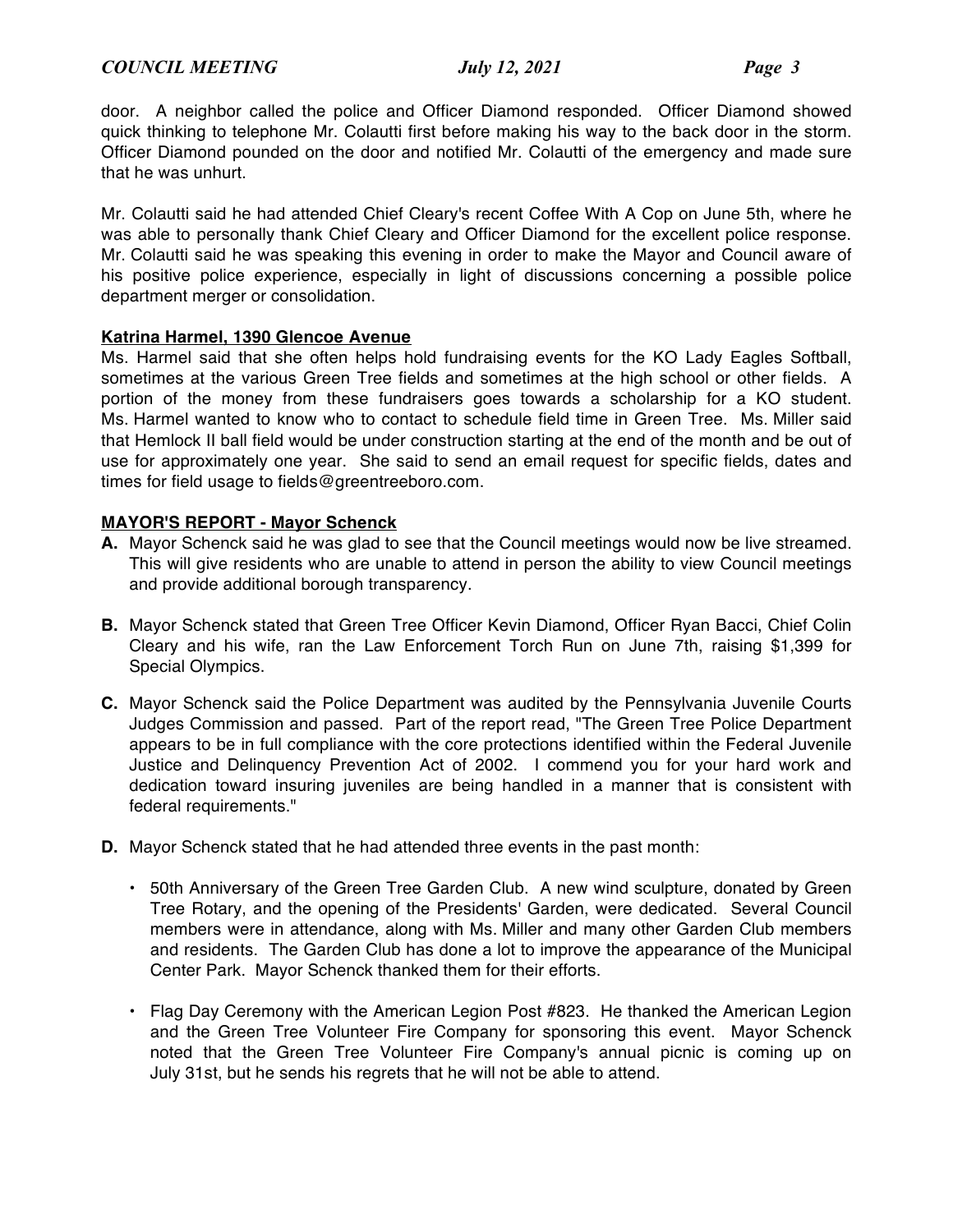- Green Tree Bike Rodeo Mayor Schenck said that the Recreation Committee and its Director Jen Mathie along with the Green Tree Police Department sponsored this event with approximately 25 children in attendance. Bike helmets were distributed to those in attendance and three bikes were raffled off as part of the event. Officer Bacci and Officer Diamond showed up on their time off to take part in the Bike Rodeo. Officer Gavlik and Officer Mondzelewski were also present along with Chief Cleary. Mayor Schenck thanked the Green Tree Recreation Committee for putting together this fun event.
- **E.** Mayor Schenck said that National Night Out would be held on August 3rd from 6:00 to 7:00 p.m. at the Green Tree Fire Department. The police, fire company, and MRTSA will be in attendance.
- **F.** Mayor Schenck thanked the Green Tree Police Department for the fine work they provide. He detailed some of the work they have done recently without any injuries to the officers or other individuals.

# **PRESIDENT'S REPORT - Mr. Sampogna**

- **A.** Mr. Sampogna said he attended a Three Rivers Wet Weather meeting that discussed the municipal rain gauge system and how to access regional rainfall data. There are over 30 rain gauges in Allegheny County and one in Westmoreland County. They have collected and logged data in 15 minutes intervals since 2001. One of the gauges is in Green Tree Borough. Some of the equipment they use has reached the end of its useful life and is no longer supported by the manufacturer, so there are plans in place and funds allocated to replace the rain gauges.
- **B.** Mr. Sampogna reported that attendance at this year's Farmers Market has been down somewhat because of inclement weather on Thursdays. The Concert in the Park was canceled last week and will be rescheduled in August.

## **REPORT OF BOROUGH COUNCIL COMMITTEES**

## **A. PLANNING & ZONING - Mr. Lorenzini**

- **1.** Mr. Lorenzini reported that Planning Commission would be holding its first in-person meeting since the pandemic.
- **2.** Mr. Lorenzini thanked Public Works and the Administration Department for the quick response he received in notifying them of various problems on borough properties, sidewalk maintenance, and fire hydrants.

## **B. PUBLIC SAFETY - Mr. Lindsey**

In Mr. Lindsey's absence, there was no Public Safety report this evening.

# **C. STREETS & PUBLIC HEALTH - Mr. Novak**

## **1. Resolution #1282**

Mr. Novak said that adoption of this resolution would allow the borough to be eligible for pre- and post-disaster funds.

## **Motion:**

**Mr. Novak made a motion, seconded by Mr. Lorenzini, to adopt Resolution #1282 adopting the Allegheny County 2020 Hazard Mitigation Plan.**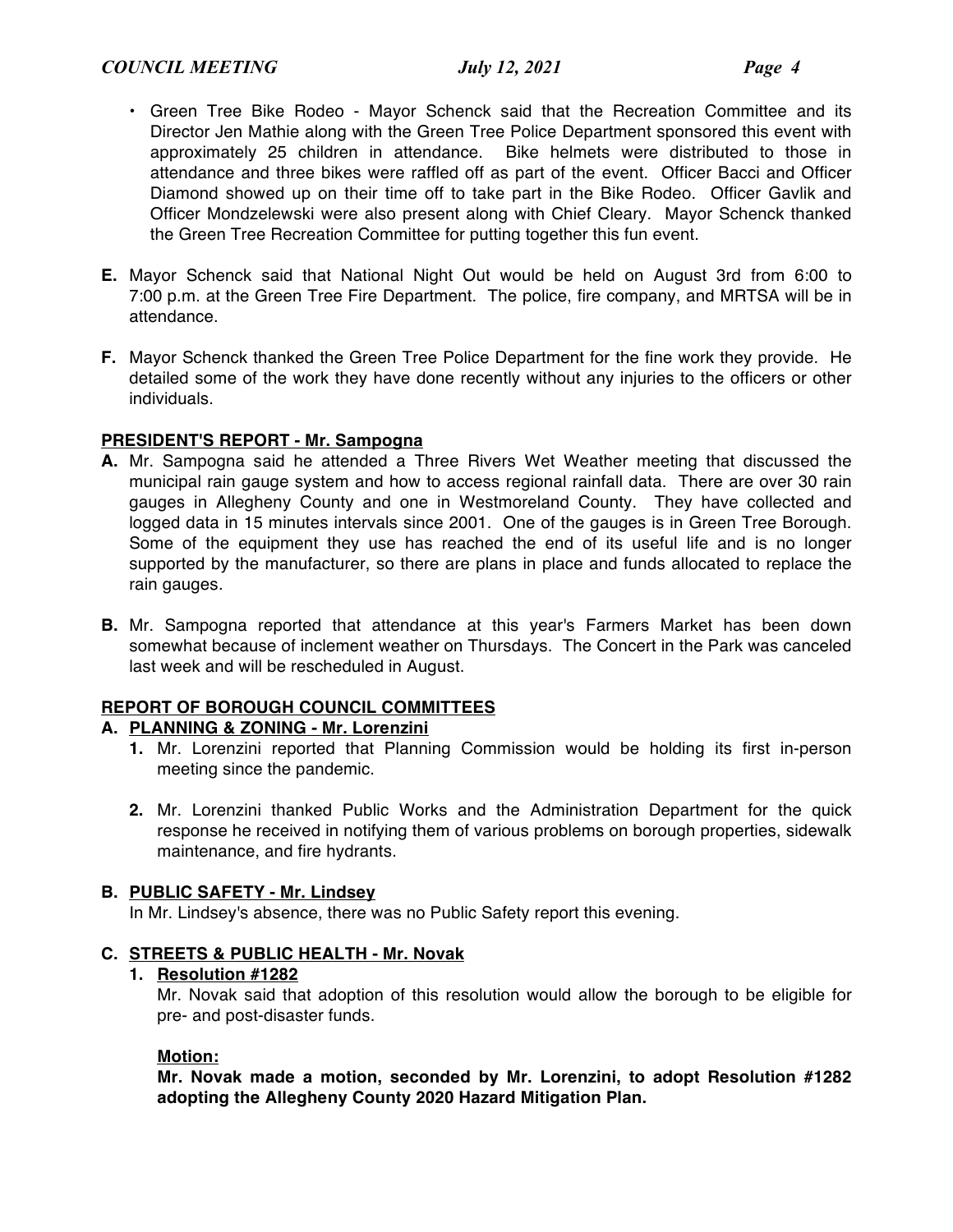Mr. Sampogna said that he and the former borough manager had attended several meetings several years ago at the Allegheny County Emergency Management facility regarding a hazard mitigation plan mandated by the federal government and administered through PEMA (Pennsylvania Emergency Management Agency) and Allegheny County. Every municipality in Allegheny County must adopt its individual Hazard Mitigation Plan. The County has developed a Hazard Mitigation Plan for county municipalities to adopt to county-wide.

|     |  | <b>Roll Call Vote</b> |  |
|-----|--|-----------------------|--|
| - - |  |                       |  |

| Mr. Novak     | Yes |
|---------------|-----|
| Mr. Lorenzini | Yes |
| Mr. Panza     | Yes |
| Mr. Sampogna  | Yes |

**Motion carried unanimously.**

## **D. PUBLIC PROPERTY & EQUIPMENT - Mr. Rea**

In Mr. Rea's absence this evening, there was no Public Property report.

#### **E. FINANCE - Mr. Tintori**

Mr. Lorenzini presented the Finance report this evening in Mr. Tintori's absence.

**1. Motion:**

**Mr. Lorenzini made a motion, seconded by Mr. Novak, to ratify the actions of the Borough Manager in paying the June 2021 invoices from the General Fund totaling \$98,609.47, Sanitary Sewer Maintenance Fund totaling \$369.00, Farmers Market totaling \$181.00, Payroll Account totaling \$226,167.66, and Educational Service Agency totaling \$3,373.15.**

**Motion carried unanimously.**

**2. Motion:**

**Mr. Lorenzini made a motion, seconded by Mr. Novak, to approve payment of the July 2021 invoices from the General Fund totaling \$90,031.80, and Capital Projects totaling \$27,994.00.**

Mr. Lorenzini asked for details regarding the Capital Projects item for radar installation. Ms. Miller replied that she would have to look into this item and let him know tomorrow about the details.

#### **Motion carried unanimously.**

#### **3. Resolution #1283**

**Authorizing submission of Grant Application through the PA DCED Multimodal Transportation Fund to be used for engineering and reconstruction of the Trumbull Drive Bridge.**

#### **Motion:**

**Mr. Lorenzini made a motion, seconded by Mr. Novak, to adopt Resolution #1283 authorizing submission of a grant application through the PA DCED Multimodal**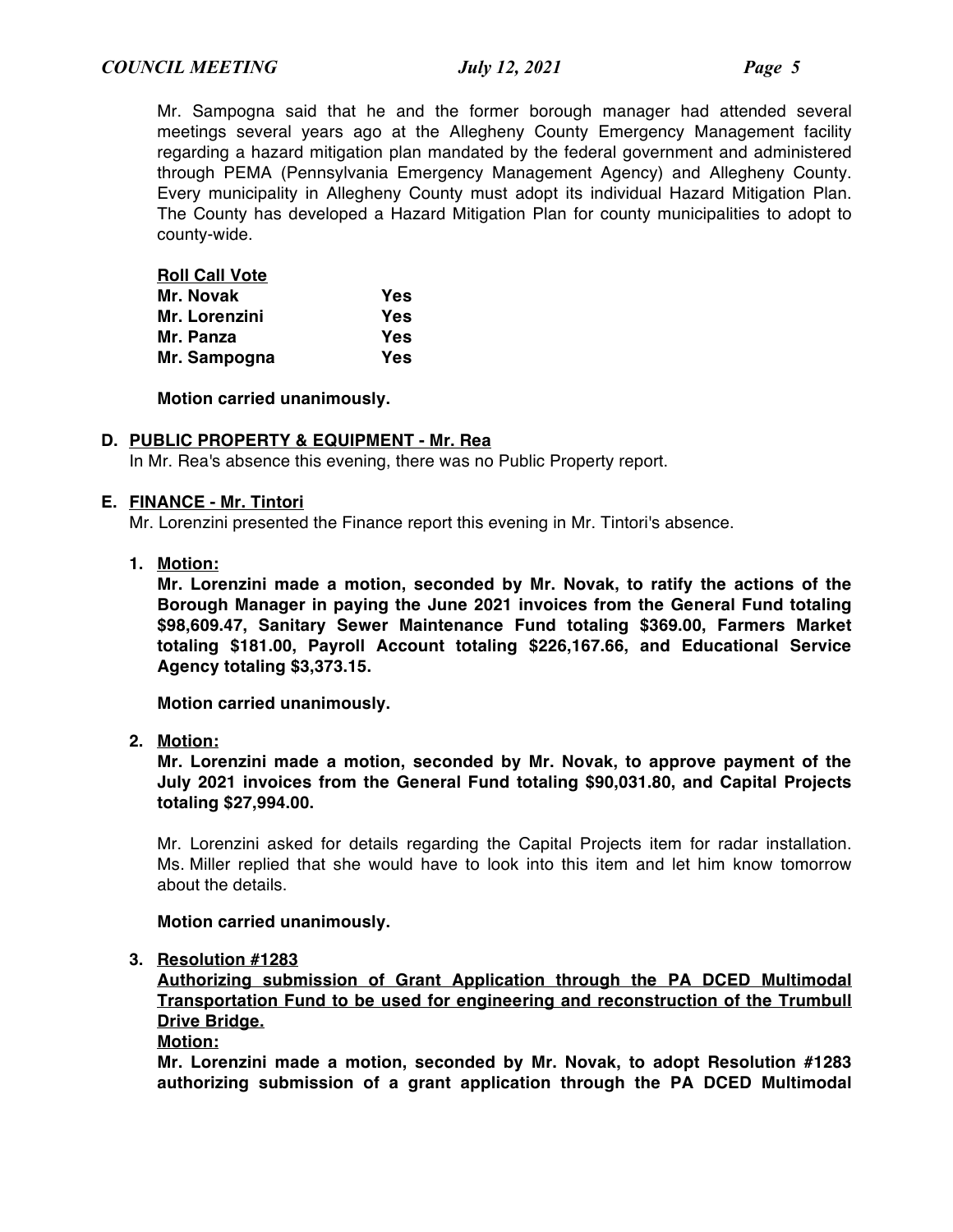#### **Transportation Fund from the Commonwealth Financing Authority to be used for the Trumbull Drive Bridge Replacement Project.**

Mr. Lorenzini asked for a more detailed explanation of this project. Ms. Miller stated that this is the same source of funding that was used for Mansfield Avenue and Greentree Road sidewalk projects. It provides funding for transportation projects only. The Trumbull Drive Bridge Replacement Project will cost approximately \$6.5 million and the borough is hoping to get financial assistance for replacement of this critical piece of borough infrastructure through this fund. Upon approval of the resolution, the grant application will be sent out to the state by the end of the month. The application includes some engineering information that is being completed before it can be sent.

| <b>Roll Call Vote</b> |     |
|-----------------------|-----|
| Mr. Lorenzini         | Yes |
| Mr. Novak             | Yes |
| Mr. Panza             | Yes |
| Mr. Sampogna          | Yes |

**Motion carried unanimously.**

#### **F. RECREATION & COMMUNITY AFFAIRS - Mr. Panza**

- **1.** Mr. Panza thanked Chief Cleary for the Police Department's recent shooting response, which was quick and thorough. He thanked the Chief for keeping Council and Mayor in the loop regarding the details of the incident so they could offer information to concerned residents.
- **2.** Mr. Panza said a resident asked him about the cancellation of the Rain Barrel Workshop. Ms. Miller said she would check with the Recreation Director regarding the reason for the program's cancellation and whether it would be rescheduled and get back to Mr. Panza.
- **3.** Mr. Panza said some residents have reported that the showers at the pool are not operating. Ms. Miller said she had also gotten that same question from a resident. She spoke to the Director of Public Works who immediately addressed the issue and put the showers back in working condition about a week or two ago.

Mr. Panza asked if showering before entering a swimming pool is a state law. Ms. Diersen did not believe that showering before swimming is required.

**4.** Mayor Schenck asked about the status of Octoberfest. Mr. Panza said that the preparation and planning for Octoberfest is almost a year-long project. The committee was unable to start planning in early 2021 because of the pandemic. As a result, there will be no Octoberfest this year, but the committee hopes to start planning again for Octoberfest 2022. There is an outstanding contract with one band that was supposed to play in 2020 and they agreed to extend the contract for one year. The committee must decide whether to have the band play as a Concert in the Park in a stand-alone concert in September.

Mr. Panza said that he hoped that some previous individuals who had helped with Octoberfest in the past might be willing to come back and assist with the 2022 Octoberfest.